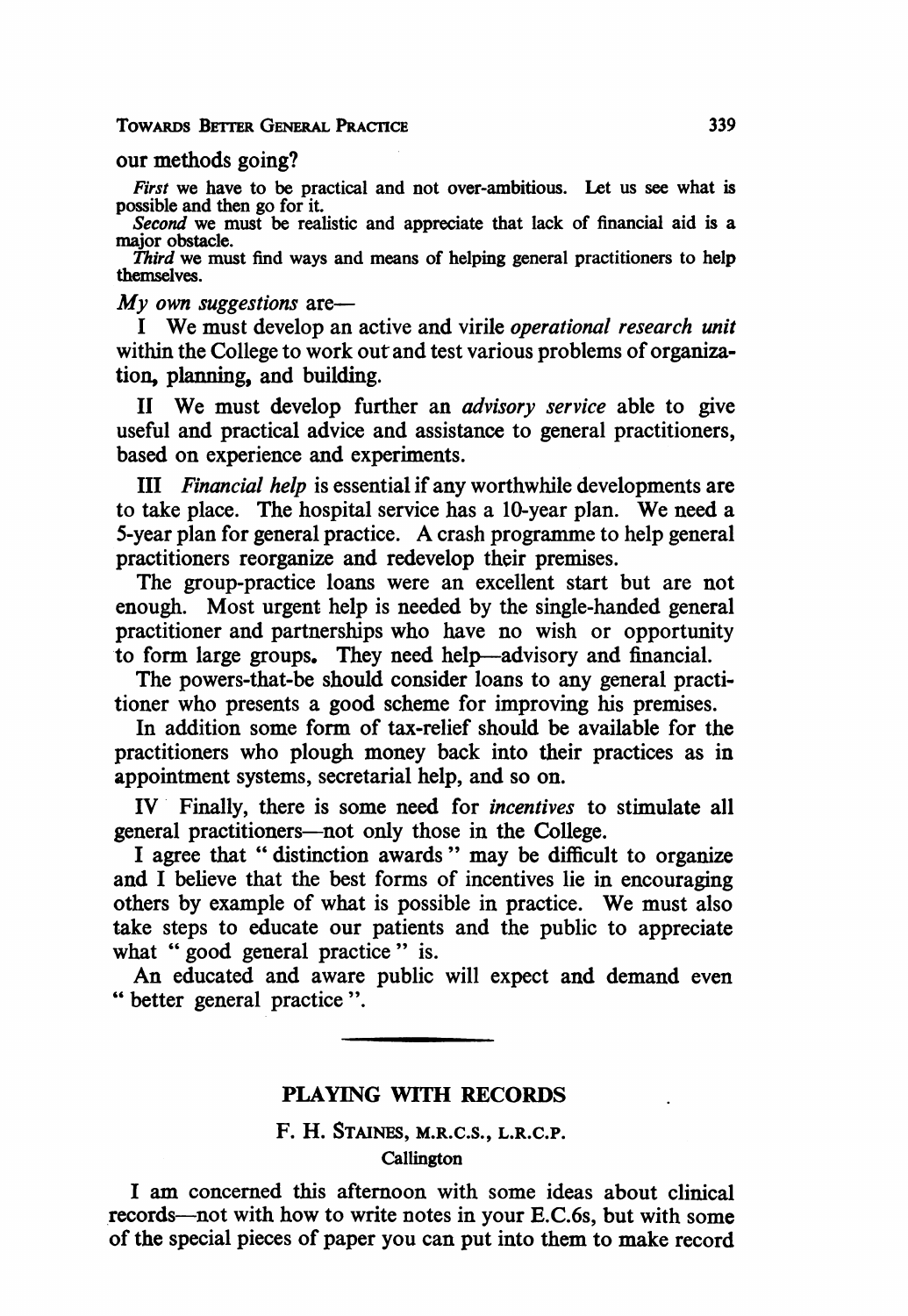keeping easier or more efficient, and with some do-it-yourself machinery to help in their handling and use.

On the whole, we are not taught about these things in medical school. We were taught how to examine <sup>a</sup> chest or <sup>a</sup> fundus, how to test a urine or count red cells; how to diagnose, operate, prescribe, and investigate, but only very little about how to record, and nothing about how to use and manipulate the records we make. The reason is that in the hospital the approach is different.

Notes are made by the medical staff; content is their job, but manipulation and storage is someone else's pigeon. The lay staff deal with manipulation to their own satisfaction, and care nothing for content. The parts of the whole are not designed for each other, but as each has a separate staff to work it, this does not matter.

In general practice we cannot afford this sort of working. Our record systems must relate content, storage, and manipulation together as one operation, so that the thing can run as a one man band. We can delegate some of the working, but none of the design.

What <sup>I</sup> should like to invent for my records is a sort of medical juke-box. Every time a patient enters the consulting room, one of these electro-mechanical arms would come out of the wall, pick up the patient's E.C.6, and deposit it neatly on the desk. Then the other half of the machine would play back the notes we made at the last attendance. The trouble would be of course, that some patient's records are "long players"-very long players-and not awfully harmonious; while some of the shorter " pops " would be quite unsuited for a mixed audience. None of mine, I am sure, would make the " top twenty". No, the machinery <sup>I</sup> offer you is far less exciting. Only indexes, registers, and forms. But they are less expensive!

We all know how many N.H.S. patients we have got. It is <sup>a</sup> matter of some concern to our pockets. But how many of us can say how many females there are on our lists between the ages of 10 and 20, who may be expected to bring us problems of pubertyor howmanymales over 60, who may be the reservoir of our practice's active tuberculosis-or how many chronic depressives or asthmatics, who may make a disproprotionate number of late calls? Yet these things also affect our pockets, by affecting our work-load.

An age-sex register and a disease index can tell us just these things.

Starting an efficient age-sex register is troublesome, and costs a good deal in time and effort, but not in money. Apart from being an essential research tool if any serious comparative epidemiology in the practice is contemplated, it has other uses, and may even have financial advantage. How to set about it was fully covered by an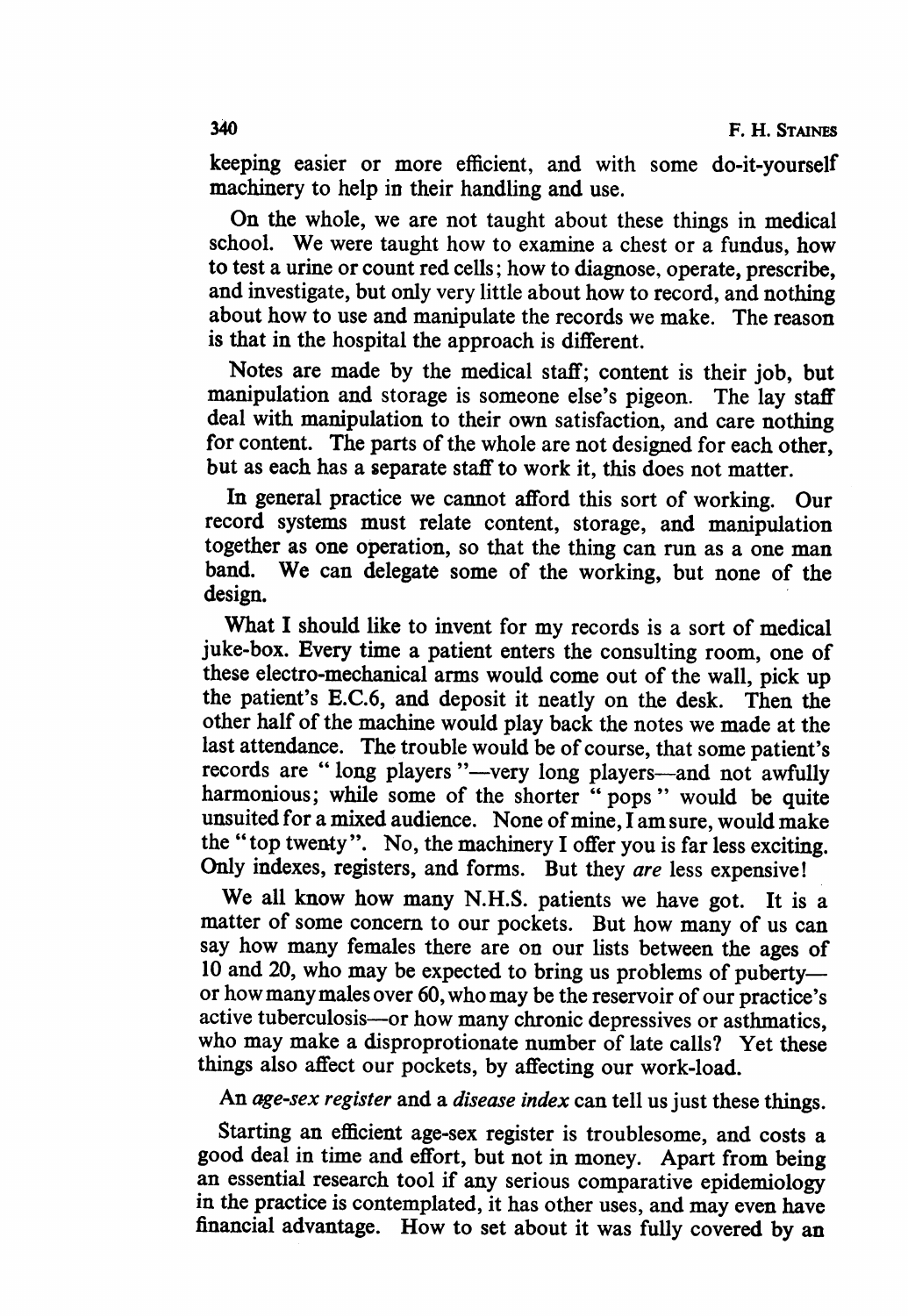article in the British Medical Journal in 1960. I will give a short summary.

You want a large loose-leaf, ring-backed book, with at least 50 lines to the page. There are not likely to be many patients in the practice over 90, so you subtract 90 from 1962, and head the first page " 1872 and before ". The next page becomes 1873, and so on right down to 1962. Some people spread the book at a double page, and enter males on the left, females on the right. Some. like us, use two books.

Then you check through all your N.H.S. records, entering each person on the page appropriate to his or her birthdate.

Now that simple-sounding operation is where the first snag arises. If your records are anything like ours were, nearly half the E.C.6s will have no birthdate. If nicely approached with a list of names and addresses, your executive council will probably be most interested and helpful (as ours was), but will only be able to supply details for about two thirds of the unknowns. The hard core will have to be chased up, in the surgery, in the street, by letter, or even by visiting. But even if it takes you six months, and you get heartily sick of the work, that is where one of the advantages comes in. While recording Mary Jones, you realize that she is almost overdue for her postnatal, rush out and do it, and get your claim in just in time. While doing that, you realize that not only has she not registered Jemima, the baby just born, but that little Tommy, her eldest—the healthy one—was never registered either, and has managed to avoid his vaccination and his polio shots. So you do all these, and get two more capitations and four inoculation fees. Total profit, about five guineas! That keeps the interest up for a week or two, and then you find another family like that. Doing our register added £12 to £15 ayearto ourcapitation income, and removed several dozen useless E.C.6s (of patients long since dead) which were cluttering up the files.

Another advantage is that this register can save a register. If you rule your paper vertically in columns, you can make columnentries of date of joining list, date of leaving list, reason for leaving, receipt and despatch of E.C.6s to the executive council, and so on. Then your secretary may see some sense in a thing that to you started as a research interest, but to her seemed merely another of Doctor's mad ideas for making unnecessary work. And if she sees sense in it, she will keep it up, cheerfully.

The essentials for upkeep are simple. Each patient entered on the sheet appropriate for his birthdate. Existing patients at the time of starting the register. New patients as they join the list. Departing patients to be deleted as they leave. Alphabetical order of names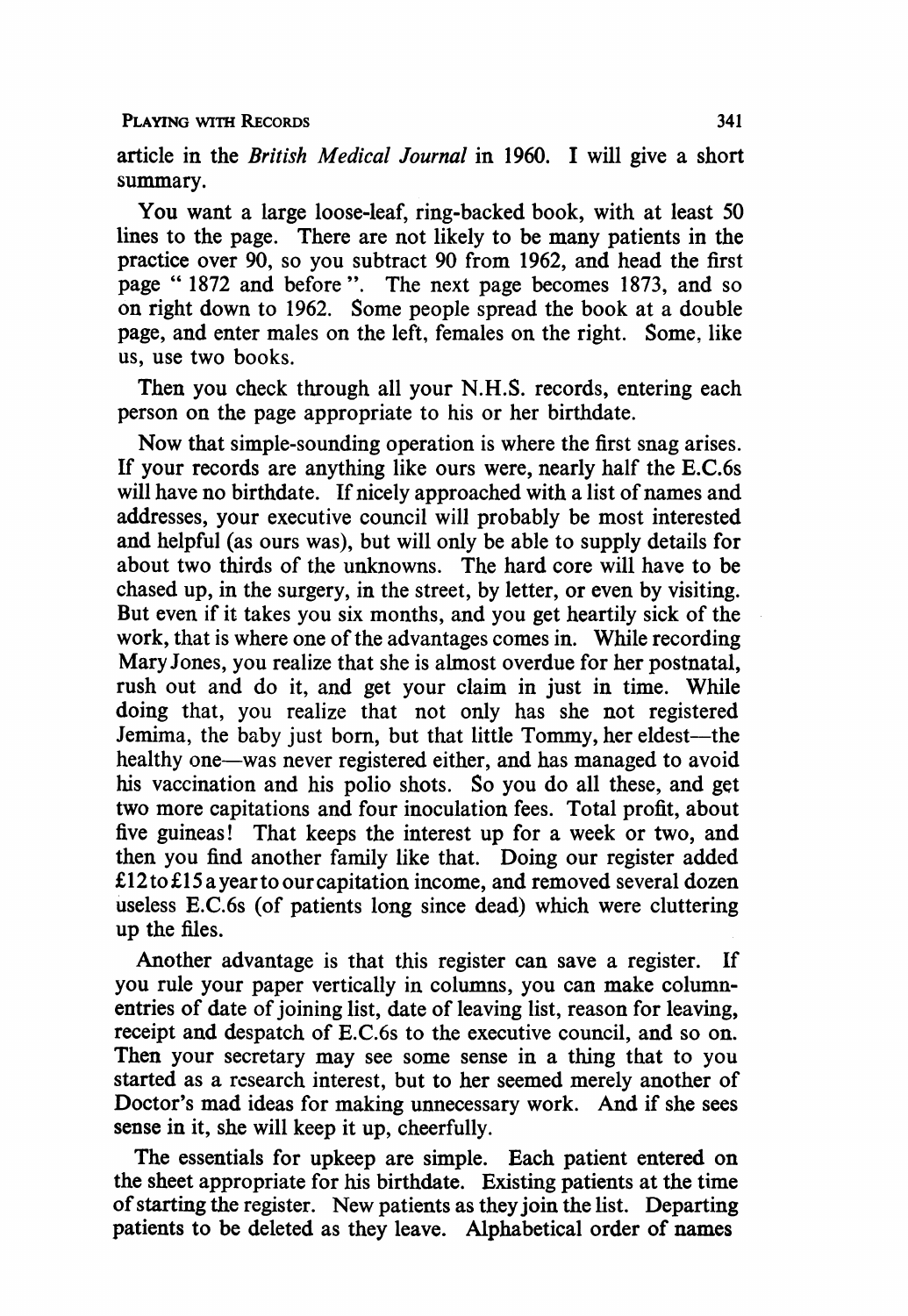or date-order of birthdays, within the page, matters not at all-the fullest page will only have 50 or 60 names for a full list.

One last point about upkeep. Take a census once a year. Add up the numbers on each page on a set date, and keep these on a census-page at the back or front of the register.

When you have got the thing running, what have you got? Well firstly, for the first time in your professional life, you have a manuscript list of your N.H.S. list. Nextly, whenever you read a scientific article where age or sex incidence of a disease is measured, a glance at your census will show you the likelihood of meeting that rare or obscure disease in your own practice. Disparities between your own experience and the articles you read will stand out at once, and set you thinking—they may be due to a diagnostic blind-spot in yourself, or even to some real difference between your practice and the rest of the country. And if you are unlucky enough to be hauled up for excessive prescribing, you may even be able to prove that your practice is not an average one, having a real excess of infants or the aged.

Lastly, if you do research in your own practice, you will be able to validate any figures you produce not only by reference to total population, but also by population age groups. Sexing and age grouping of the population at risk can only be done in general practice, and not with hospital populations.

## A Practice Disease hndex

The next thing I want to suggest to you is a *Practice Disease Index*. This is a bit more complicated to describe, a bit more expensive in capital outlay, and has no financial return at all. But it is equally easy to maintain, and much more interesting in use. It also has a much more obvious research potential.

You need two things. A proprietary, looseleaf, ring-backed ledger divided into sections; and a classification of diseases which fits. It must fit or be relatable to a recognized system of classification in use by others, it must fit your own diagnostic habits and methods of thought, and it must fit the book too. My partner and <sup>I</sup> use <sup>a</sup> Twinlock book, and a classification of our own which is relatable to the College classification, and thence to the Intermational classification.

How do you use the thing? Firstly it must always be handyon the desk, or in the car. Whenever you see a patient and make a diagnosis, you enter simply the date and the name, on the sheet appropriate to the diagnosis you have made. If you diagnose a double pathology, you enter the date and the name on both pages, and you can cross-reference them. The time taken per consultation is measured in seconds only. It is an index to diseases and diagnoses,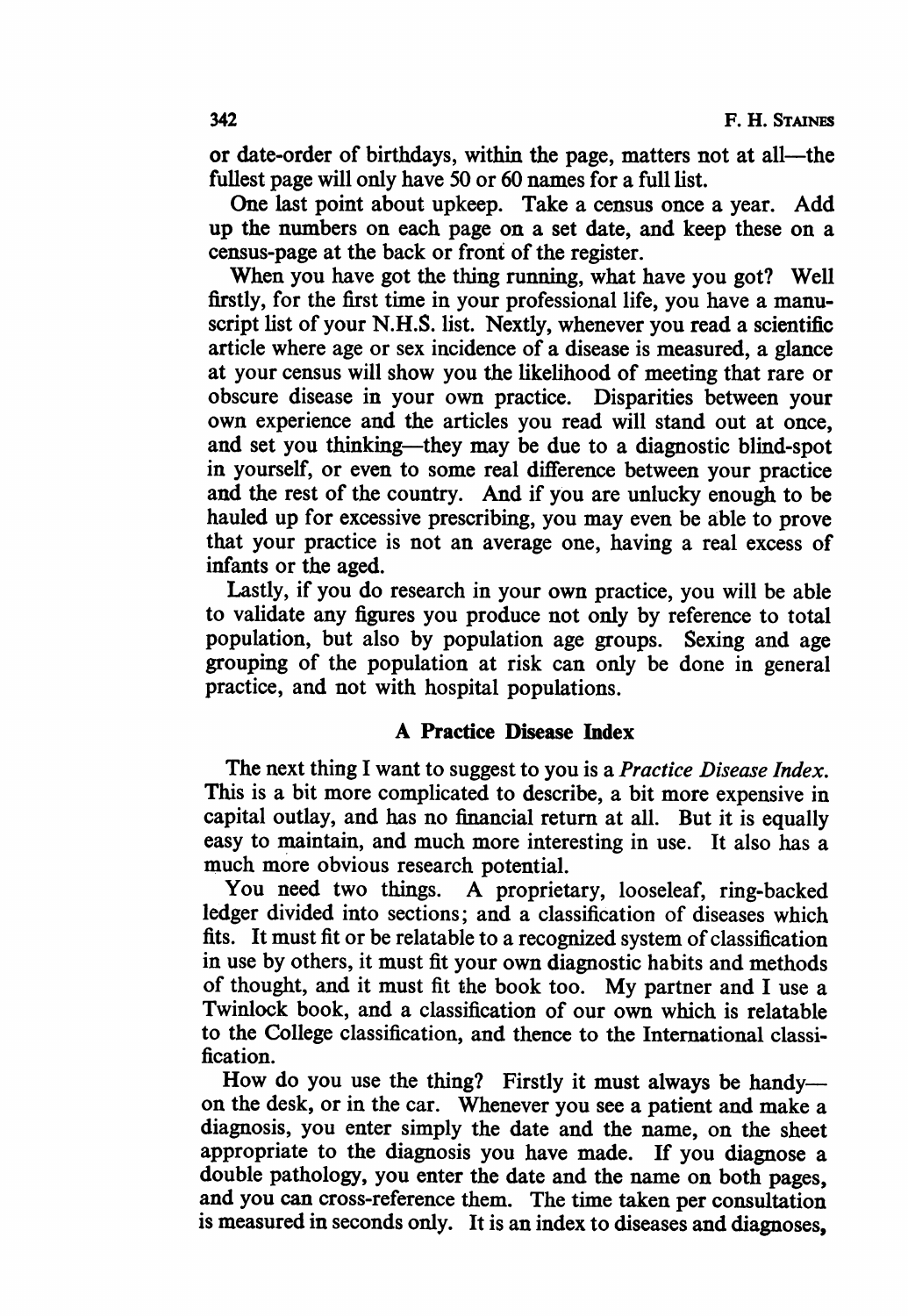PLAYING WITH RECORDS 343

not to attendances, so the duodenal ulcer or the hypertension is only entered once, and not on each attendance. Entering the same patient several times does not in fact do any harm, it only wastes your time.

When you have it running, it takes about 15 seconds to find out roughly how many diabetics you have in your practice, and about 20 seconds to find out what month the measles epidemic started this year, when it ended, and how many cases you saw. You can in some way star the measles sheets, or other notifiable diseases, so that every time you enter a case in your index, you remember to send off a notification, and get paid for it!

<sup>I</sup> said " find out roughly" just now. One of the advantages is that this is an index to your notes. Wrong diagnoses do not matter when you want to be spot-on accurate, because then you simply hand the index to your secretary, and tell her to fetch you the notes of all these people. You make your accurate count fromyour notes. If the diagnosis was changed after you had indexed it, then you just do not count him. If you had first indexed him as something else, but changed your diagnosis, you will have indexed the new diagnosis anyway. Of course, you may get a bit foxed if your index says " Disease X, <sup>1</sup> April 62, Mary E. Jones ", and Mary Jones' card on that date merely says "Certificate, mist. pot. brom.". The results of using your index can only be as good as your notes, so if you cannot be bothered to keep adequate notes, do not start an index! If you do keep good notes, the number of clinical questions that your index will enable you to answer accurately will surprise you.

#### Keeping Good Clinical Notes

How to keep good clinical notes is <sup>a</sup> long subject, and <sup>I</sup> am no expert. But <sup>I</sup> can suggest three or four simple aids to notekeeping that may be new to you.

Ideally, one should never see a patient without having the notes open, and never shut them until you have made some more. The labour of finding and refiling when single-handed makes most of us less than ideal at times, and especially is this so when visiting. Some general practitioners get the notes as far as the car, but few of us get them as far as the bedside. On the other hand, the number of times when most of us see a patient without our bags is very few indeed. If you put in your bag one of those little roller-framed books called " Reporters Notebooks ", you're sitting pretty. Finish your examination at the bedside, and then bring out the notebook as well as the E.C.10 pad. Double your script-writing time, and you've got notes made. Back at the surgery, give the sheet to your secretary. Then while you are seeing today's patients,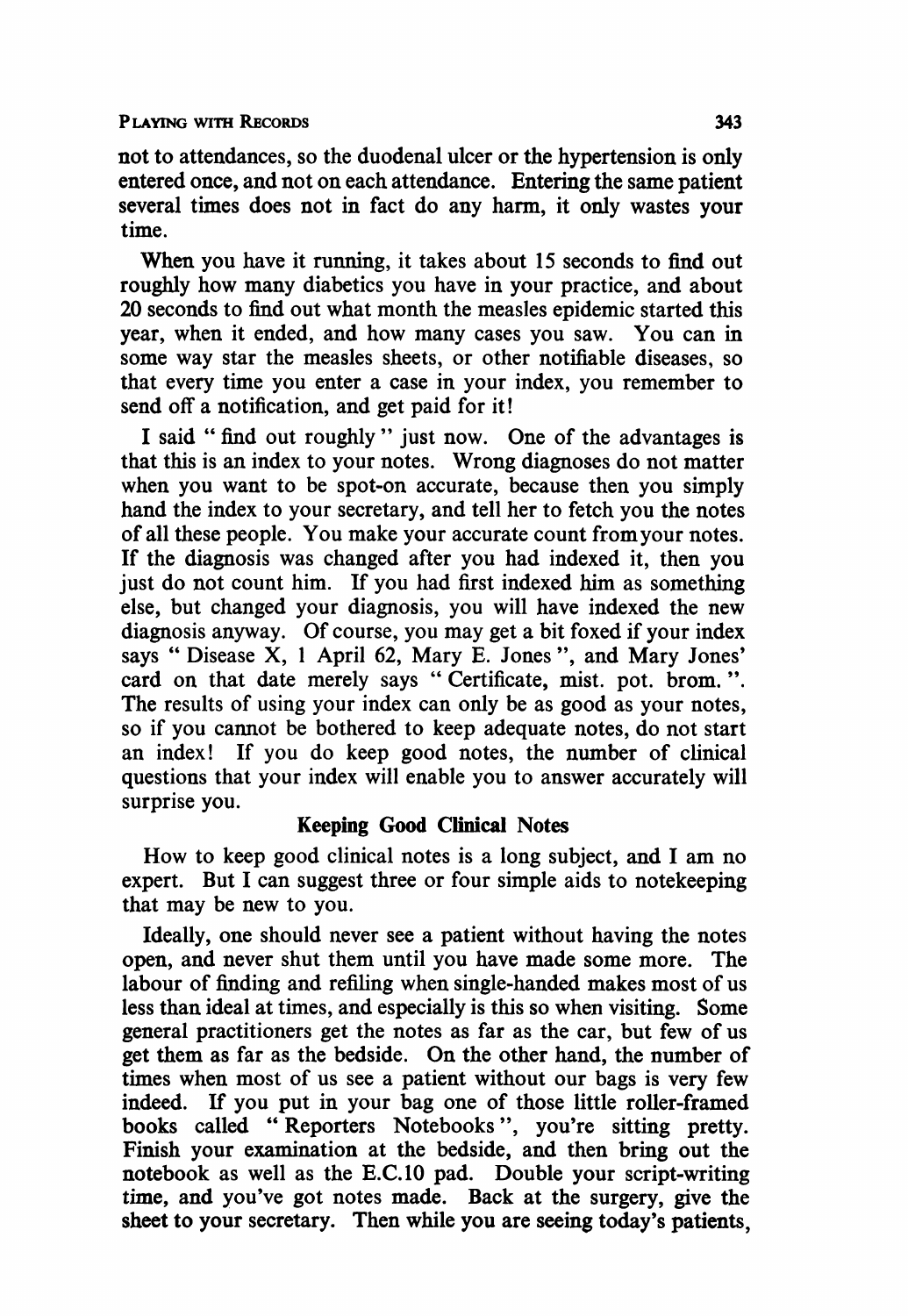she is entering up your notes of yesterday's visits.

Now <sup>a</sup> clinical question-how often do we forget important facts, that are in the notes, but buried under junk? Such things as iodinesensitivity in the candidate for an iV.P., or the long-quiet rheumatic heart that is proffering an injured wrist? You can give yourself warnings of this sort of thing by coloured stick-on tags. We use things called Arrowtabs, and wrap them round the top right-hand corner of the E.C.6. Have a copy of your colour code on the wall opposite the desk, where you can see it at <sup>a</sup> glance. We use blue for allergies or drug-sensitivities, green for catarrhal children, yellow for diabetics, white for chronic hearts, and red for hypertensives. When the notes are on the desk, these tags do actually get noticed sometimes-certainly more often than would the words " elastoplast rash " on the back of No. 3 continuation sheet.

We use <sup>a</sup> rubber stamp for our inoculation records. This fits nicely on the back of a continuation card. Our secretary enters them from the county record-card before posting that away for payment. It takes a school generation—that is, 10 years—for this to become complete, but we are now finding the use of it in the 5-year-old booster-dose age group-as it answers that awful question " what did he have when he was a baby?".

|                                                                          | 2 | 3 |  |
|--------------------------------------------------------------------------|---|---|--|
| Vacc. $\cdots$ $\cdots$<br>$\bullet$ $\bullet$                           |   |   |  |
| Diph.<br><b>Contract Contract</b><br>$\bullet$ $\bullet$                 |   |   |  |
| Pert.<br>$\sim 100$ km s $^{-1}$<br>$\bullet$ $\bullet$                  |   |   |  |
| $T/Tox.$<br>$\ddot{\phantom{a}}$                                         |   |   |  |
| Polio (Salk)<br>$\ddot{\phantom{0}}$                                     |   |   |  |
| B.C.G. $\ldots$ $\ldots$<br>$\bullet\hspace{0.4mm}\bullet\hspace{0.4mm}$ |   |   |  |
|                                                                          |   |   |  |

INOCULATION RECORD

For my last examples <sup>I</sup> am going to ask you to think of forms. Forms tailored to a purpose, designed for easy filling-in by the man who does the filling-in himself.

The custom-built examples come from the College, designed by the postgraduate education committee, with the research committee having fingers in the pie but no responsibility.

The pink one is a summary card, designed as a time-saver, and most useful for the patient with the " fat-envelope syndrome ". You go through the fat envelope while the patient isn't there, and enter the bare, bare essentials in chronological order. When the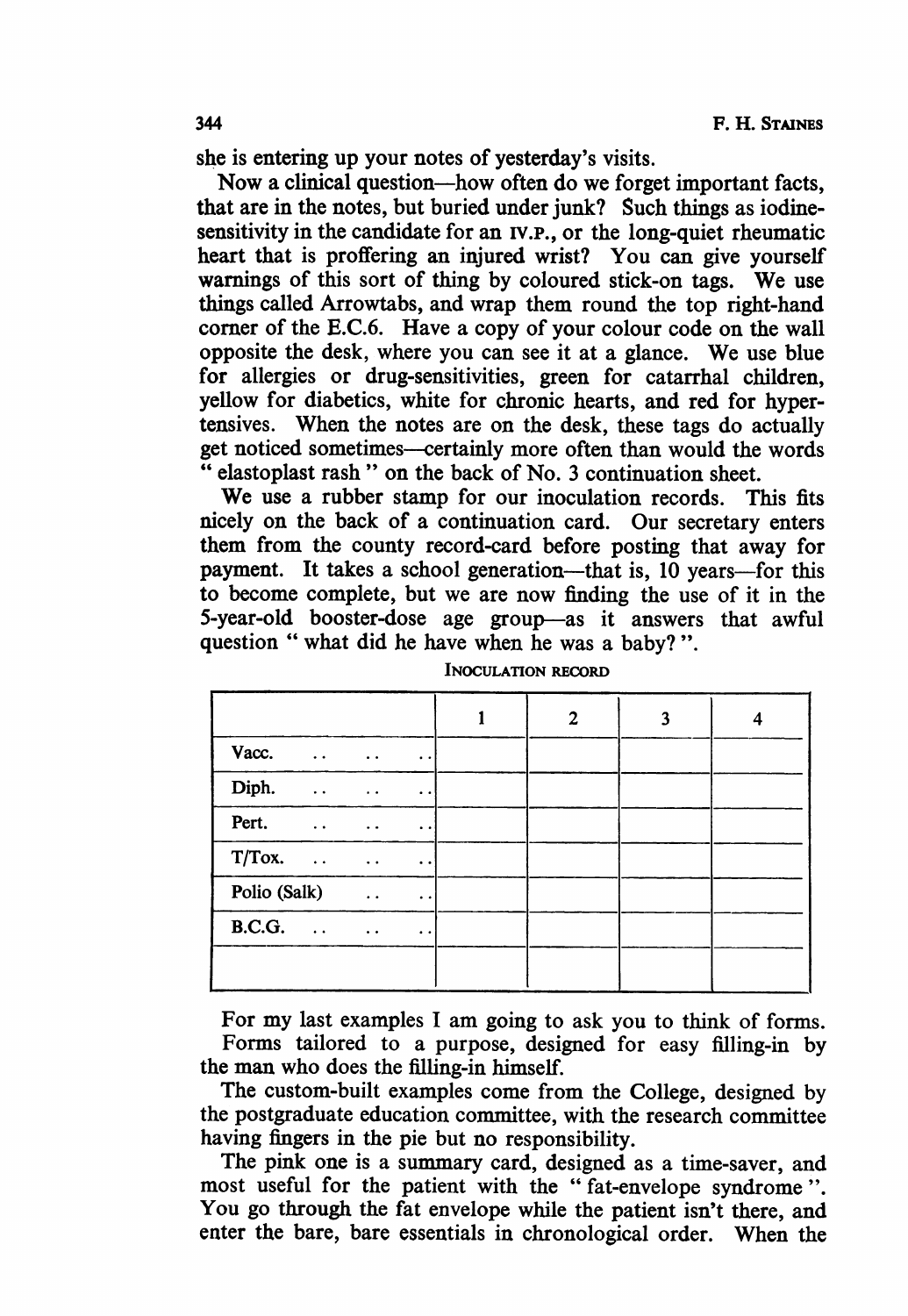#### PLAYING WITH RECORDS 345

patient is consulting you, you can read the whole of his life history while he (or she!) is still talking. This saves that infuriating five minutes that we all spend sometimes, searching yards of our own handwriting, and acres of hospital typing while the patient lies shivering and naked on the examination couch.

You can also use this card for summarizing records of those patients who leave your lists, should you need to keep them for research or medicolegal reasons. Though whether one should send the completed summary to the executive council and retain the originals, or vice versa, is a nice political point to which <sup>I</sup> do not propose to suggest an answer.

The second College card is an obstetric record, and the third is a menstruation chart. The really attractive feature of this last one is that you don't have to fill it in yourself—the patient does it for you!

My last form is <sup>a</sup> do-it-yourself one designed by my partner and me, and in regular use in our practice for <sup>5</sup> years. We designed it with several principles firmly in our minds:

1. A reminder, every time we see the patient, of every thing that ought to be done, at that time, for good obstetric care. 2. The ability to scan a " slope of progress " of important clinical features

at a glance.

 $\frac{3}{10}$ . The ability to tell a normal case from an abnormal case, from the notes, in 2 seconds.

in 2 seconds. 4. The absolute minimum of writing whenever you fill one in. Nearly everything is done by " ticking ".

What sort of a strange hybrid resulted from these requirements? Here it is.

Down the left-hand margin, spaces for the date, already armed with the number of weeks. Across the top, the essential identification particulars, with a potted history. In the centre block, against each date, all the things that should be done at that date—with bloodpressures one above the other, in the clear on one side and weights in the same way on the other side. And we agreed to the principle of " abnormalities on the right "--we felt that this was a good clinical decision with no political strings.

Now as to the filling-in. When the patient enters, you write the date and are immediately reminded of the number of weeks. A check with the prominently marked E.D.D., and you are on the beam before she has taken her coat off. Weigh her before she sits down, and enter in the centre-section. This brings your eye to the right-hand column. If it is full up, she's abnormal, but if it is empty she's normal.

Then you take her blood pressure. This starts you on the left hand side of the centre-section, where you are told what to do. Everything normal gets a simple tick and so takes very little time. Anything abnormal goes in the right-hand notes-column. Blood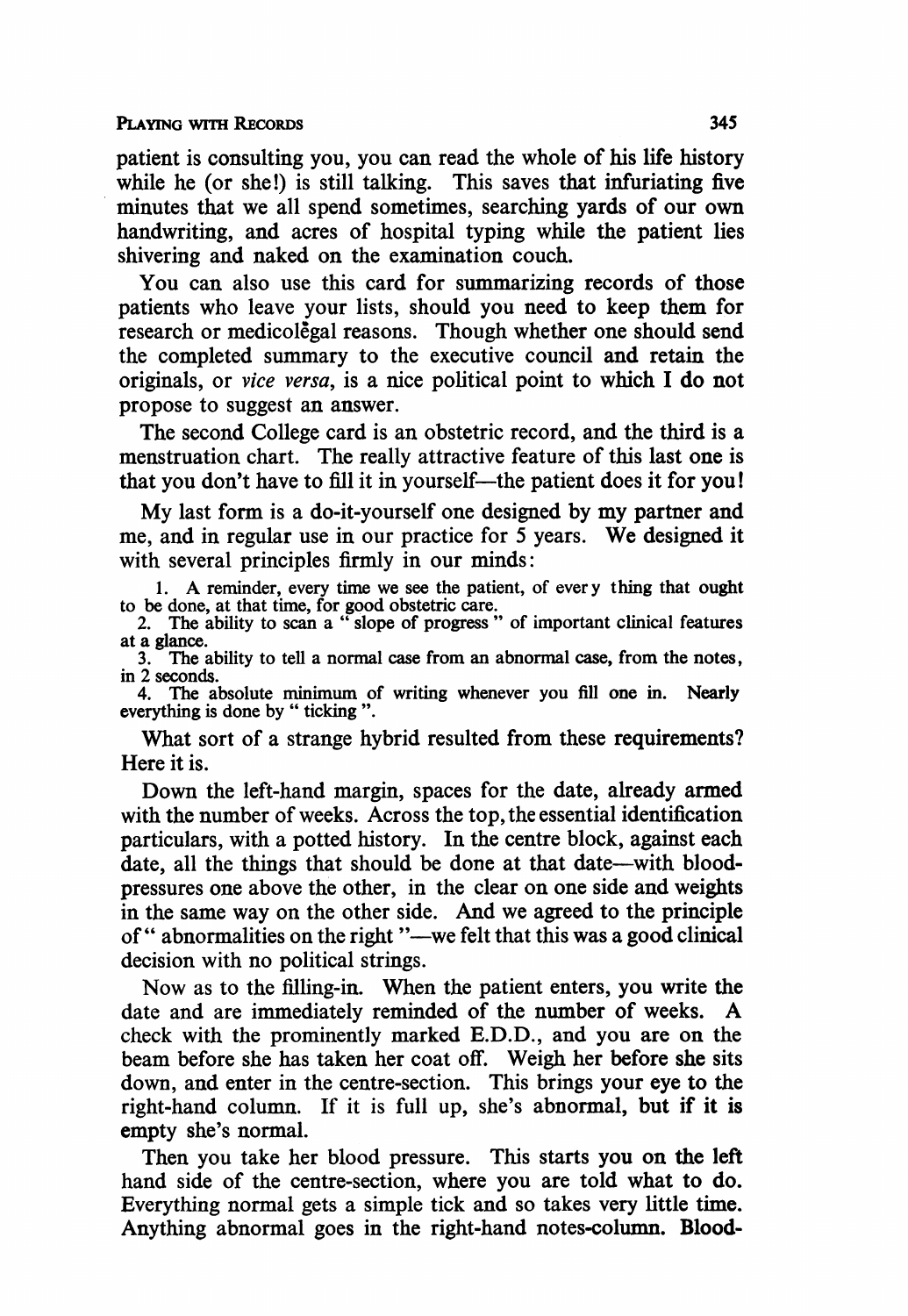pressures, weights, and abnormalities can be scanned vertically in a moment.

If the the course of your examination you see the need to check some special point on a future occasion, you simply enter it in the right-hand notes column for the gestation-period when it should be done. Then when you do it, you just tick it off. If certain things should become unnecessary, then you can cross them out beforehand, and not waste time on examinations which are not needed.

Five years experience of the form, and advances in obstetric care, have made some additions desirable. There should be a space for " Height less than 5ft 2in.", somewhere on the right. There should be a space for sugar-test of urine, as well as albumen, at least at the initial examination and at 36 weeks. And there should be another " spare" between 38 and 40 weeks for the weekly visit of the late toxaemia. Details of delivery could certainly be redesigned. But on the whole, it works.